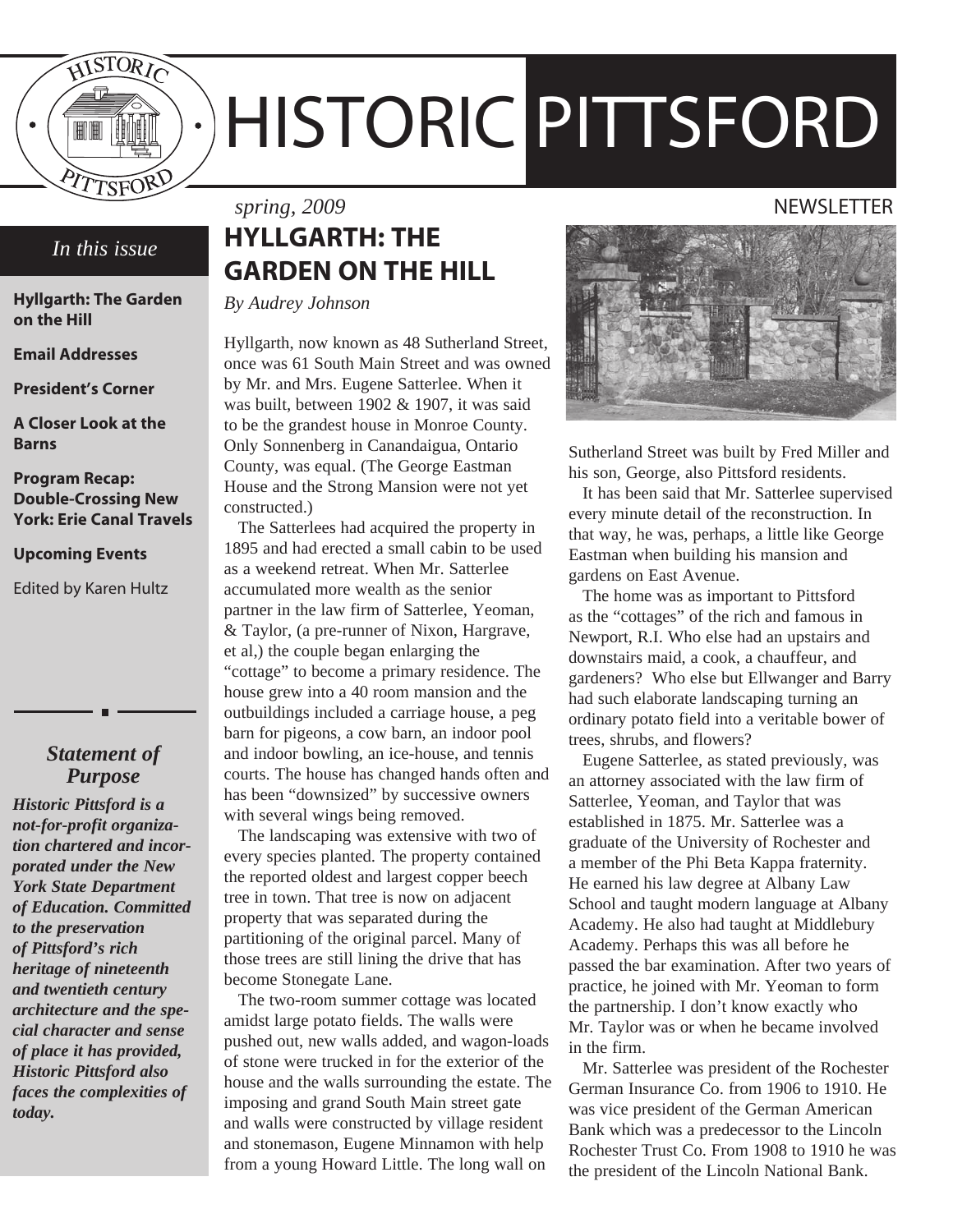Satterlee was one of the 1st businessmen to establish a home in Pittsford. He remained in the law profession until his death in 1910.

According to a former historian, Isabella Hicks Hart, both Mr. and Mrs. Satterlee were loving and indulgent parents to their children, Hugh and Mildred. Isabella told of wonderful birthday parties she attended and always there was a May pole and dance on the lawn on May Day. She remembered it fondly and it involved many of the youngest children in the community who would come dressed in their very best clothes, dance around the May pole and then gorge on wonderful, tempting treats.

Dorothy Satterlee Wetmore inherited the property. She may have lived in it for awhile but it was sold to Irving Steele in 1929 who owned it until he had financial reversals and the bank foreclosed upon the estate. The property was divided and the house and outbuildings were acquired by Mr. and Mrs. Armon Baltzer in 1945. The Baltzers did extensive remodeling. The servants quarters and the master wing were removed. The carriage house was moved and remodeled into a home, which is currently 13 Stonegate Lane and the ice-house became the garage.

The bowling alley, the pool and the tennis courts were abandoned. The property changed hands again in 1950 when the Gaylord Whittaker family became the owners. In 1963 the Robert Lawless family assumed ownership and I must confess that I do not know the current owners!

Mr. Satterlee employed many people while building his mansion. Some of those families lived in homes on West Jefferson Road near the intersection of Sutherland Street. It has been said that the three houses nearest the east corner of Heatherhurst were all built about 1904-5 when Mrs. Satterlee bought the Cady farm and erected these homes as tenant homes for her chauffeur, and gardeners.

About 1940, homes were built along what was then the driveway of the estate. The first home was built in 1937 at #10 as the home of Mr. and Mrs. Warren Allen. They converted a carriage house at the beginning of Stonegate Lane as their unique and charming home. Eventually many other homes were built and occupied along the drive which has become Stonegate Lane. Now the history is connected to the name Hyllgarth that is engraved on the stone entrance gates off South Main Street.

## **EMAIL ADDRESSES**

Historic Pittsford would like to start building a database of member email addresses, so that we can improve our methods of communication. When you renew your membership, please note your email address at the bottom of the renewal card. This information will be used solely by Historic Pittsford.

## **PRESIDENT'S CORNER**

I know that almost everybody who reads this newsletter is a member of Historic Pittsford and I thank you again for your support, but wouldn't it be great for membership and revenue if we could get an additional 300 members? We could! -if each of you talked one person into joining Historic Pittsford. In the village alone (an entire Historic District), there are about 800 homeowners, who are not yet members of Historic Pittsford. Most of their houses are in excess of one hundred years old. These homes still maintain their original good looks and character, "the feel of Pittsford". We do not monitor or set codes, but we do influence the Zoning and Architectural Review Boards. We promote the purity and ambiance of our village and town.

It's not by accident that you enjoy this envious position. Diligent effort of lots of members over several years have made this possible. And I, like the Energizer Bunny, want to keep it "going and going".

After you have read this newsletter and renewed your membership, pass this newsletter on to a neighbor or family member. I hope your copy is read several times before recycling. We are targeting younger homeowners, perhaps your children. Do they belong? We are looking for some fresh ideas and even new Board members.

Perhaps, if you are concerned about the continuance, as I am, of our worthwhile Historic Pittsford organization, you might mention to your attorney or financial planner the idea of including Historic Pittsford in your gifting program either now or in your will. More later.

Please come to our programs. We work hard to bring you interesting and informative presentations. Join me in our fun!

Rusty Likly, **President**  Historic Pittsford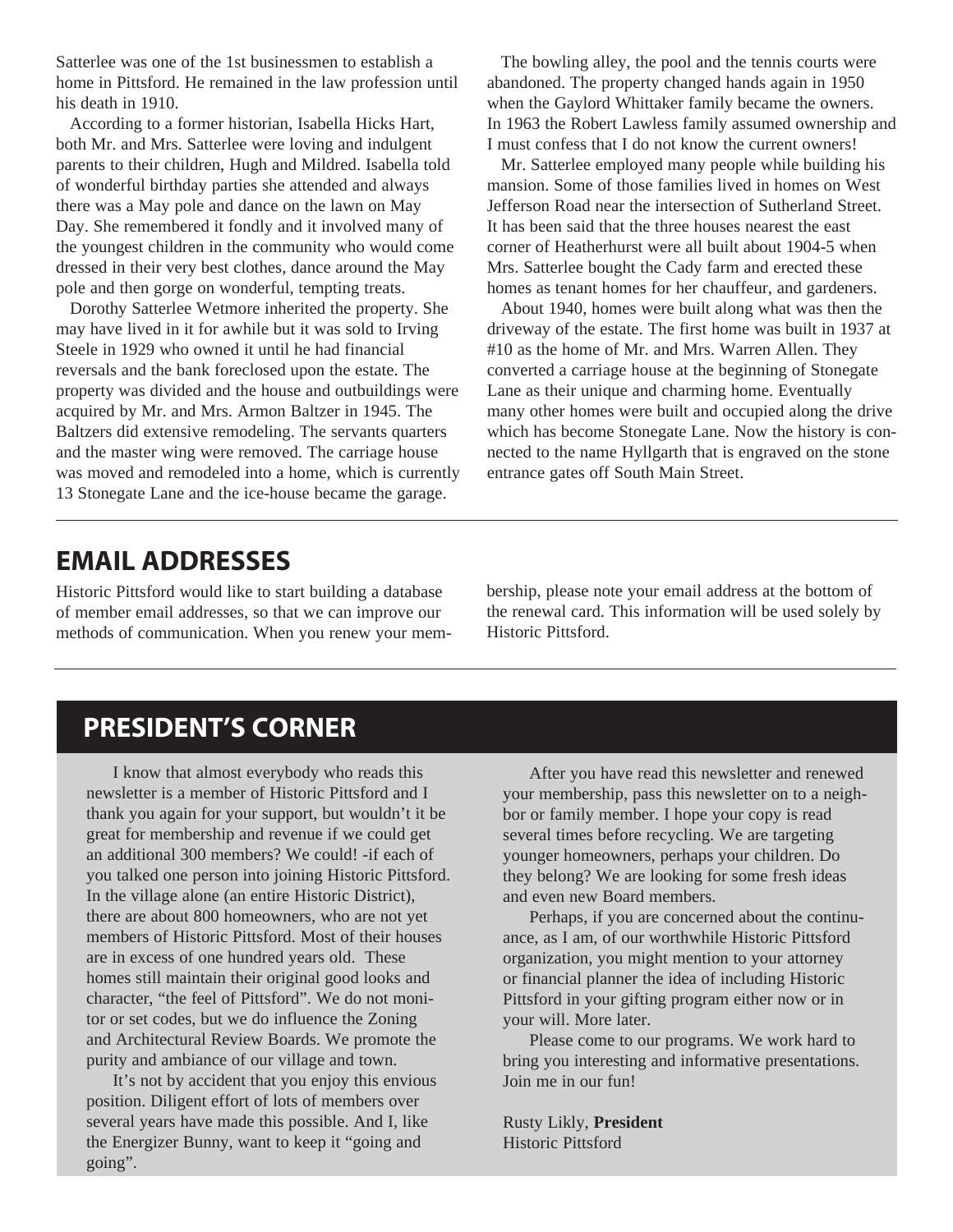## **A CLOSER LOOK AT THE BARNS**

In the fall of 2008, Historic Pittsford produced a poster called the "Barns of Pittsford". In the next few issues of the HP newsletter, we will take a closer look at the barns depicted on this poster. Copies of the Barns poster are still available at the Little House for \$15.00.

**3571 Clover Street:** (formerly mismarked and called West Bloomfield Rd.) This barn was for many years known as the Young Farm barn. It is a large Dutch gambrel styled barn and was built in the mid 1800s.

The first record we have is that of William Cook owning the farm in 1858. It is unknown whether he built the barn or if it was there when he became owner. The next owner was F.G. Reeve. Perhaps he was the one who added the smaller gabled shed that was later incorporated into the larger barn. In 1822, the farm became the property of Jacob Young whose family owned it until 2006 when it was sold to a developer.

According to Frank Young, son of Jacob, the farm was "given" to him when he was 16 years of age and that was in 1877. For many years there were deer antlers nailed to the front of the smaller barn denoting, I believe, how successful a hunter was Frank Young.

At the present time (2009), the barn is still standing and looking pretty good! Let's hope it remains so! (on the poster, this barn is located 2nd row from the top, far right box)

## **Barker Barns @ 219 & 230 Mendon Center Road**

These two barns were part of the Barker ownership period and are, in fact, still owned by members of the same family. They are both basement gable barns – the one at 219, the larger of the group, was a horse barn built in 1884 by William Henry Barker, using timbers and beams from the old house that was on the property and demolished. The present large home was built around 1883-5. Other barns on that side of the road served other uses. The one to the west was a grain barn with its interior ground floor wide open so that horses could be hitched to the threshing machine right inside the barn. This one was raised by Mr. Barker to accommodate his cows on the lower level.

 The barn on the other side of the road at #230 was built in 1888. Mr. Frank Barker lived on that property and pastured horses that were then stabled in the barn.

All of these yellow barns are well maintained by the current owners and continue to be landmarks in the town and speak of the agrarian beginnings of this community. (On the poster, #219 is located 3rd row from the top, far left box. #230 is located 1st row on top, middle box).



3571 Clover Street





Barker Barns @ 219 & 230 Mendon Center Road



*Little House Office and Museum* 18 Monroe Ave., Pittsford, NY 14534 / 381-2941 Open: Wednesday and Saturday 9am-12noon Dorothy Meusburger, Secretary